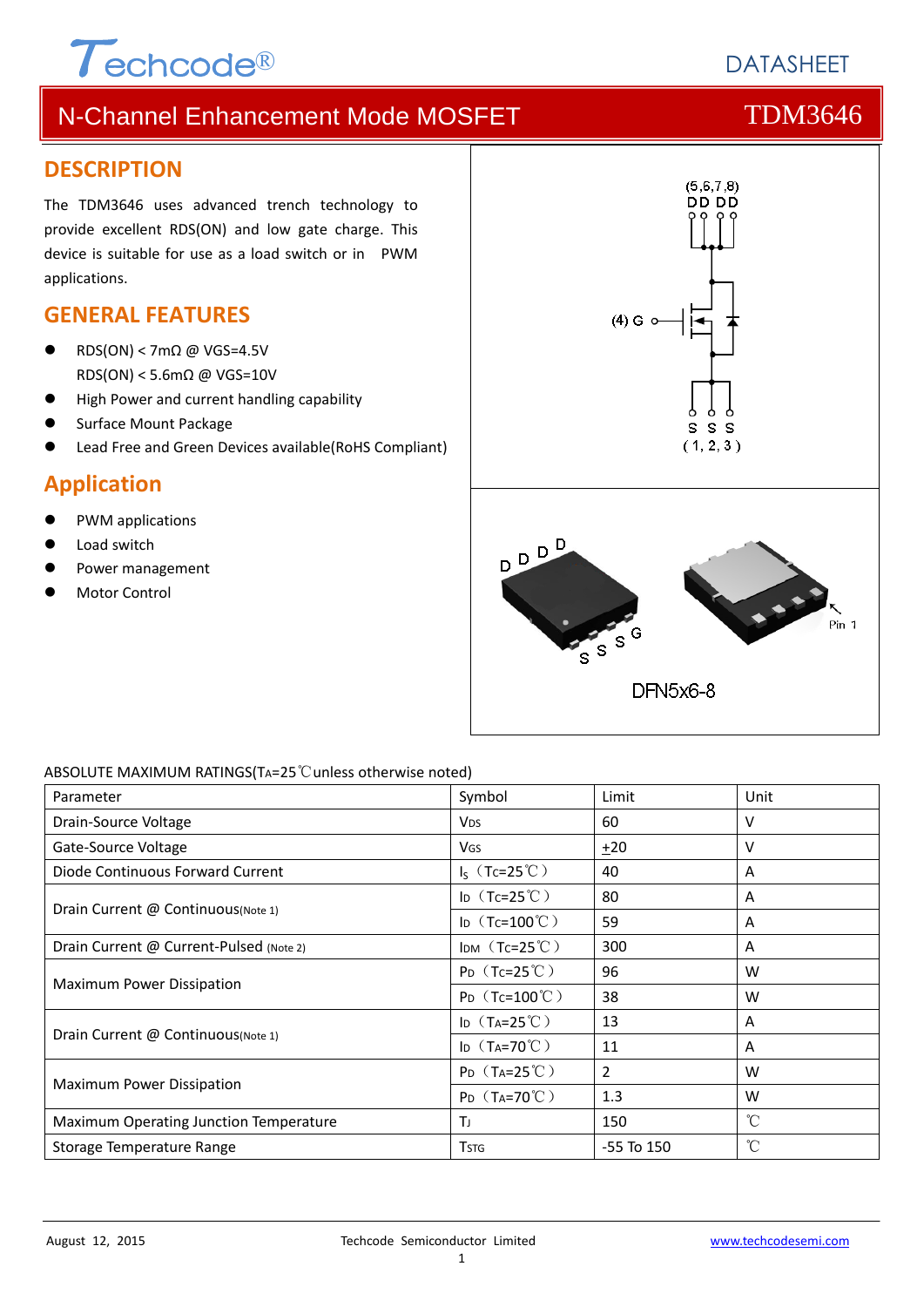

DATASHEET

# N-Channel Enhancement Mode MOSFET TOM3646

| THERMAL CHARACTERISTICS                          |                             |            |                |  |  |
|--------------------------------------------------|-----------------------------|------------|----------------|--|--|
| Thermal Resistance, Junction-to-Ambient (Note 2) | $Rtheta$ (t $\leq$ 10s)     | 20         | $^{\circ}$ C/W |  |  |
|                                                  | Reja (Steady State)         | <b>160</b> | $\degree$ C/W  |  |  |
| Thermal Resistance, Junction-to-Case             | Reuc (Steady State)   $1.3$ |            | $\degree$ C/W  |  |  |

## **ELECTRICAL CHARACTERISTICS (TA=25**℃**unless otherwise noted)**

| Parameter                                   | Symbol                   | Condition                                         | Min                      | Typ            | Max                 | Unit      |  |
|---------------------------------------------|--------------------------|---------------------------------------------------|--------------------------|----------------|---------------------|-----------|--|
| OFF CHARACTERISTICS                         |                          |                                                   |                          |                |                     |           |  |
| Drain-Source Breakdown Voltage              | <b>BV</b> <sub>DSS</sub> | VGS=0V ID=250µA                                   | 60                       | $\equiv$       | $\bar{\mathcal{L}}$ | $\vee$    |  |
| Zero Gate Voltage Drain Current             | <b>IDSS</b>              | VDS=48V, VGS=0V                                   |                          |                | $\mathbf{1}$        | $\mu$ A   |  |
| Gate-Body Leakage Current                   | lgss                     | VGS=±20V,VDS=0V                                   | $\blacksquare$           | $\sim$         | ±100                | nA        |  |
| <b>ON CHARACTERISTICS (Note 3)</b>          |                          |                                                   |                          |                |                     |           |  |
| <b>Gate Threshold Voltage</b>               | VGS(th)                  | VDS=VGS, ID=250µA                                 | 1                        | $\overline{2}$ | 3                   | $\vee$    |  |
| Drain-Source On-State Resistance<br>RDS(ON) |                          | VGS=4.5V, ID=25A                                  | $\overline{a}$           | 5.6            | $\overline{7}$      | $m\Omega$ |  |
|                                             |                          | VGS=10V, ID=25A                                   | $\overline{a}$           | 4.9            | 5.6                 | $m\Omega$ |  |
| DYNAMIC CHARACTERISTICS (Note4)             |                          |                                                   |                          |                |                     |           |  |
| <b>Gate Resistance</b>                      | $R_G$                    | VDS=0V, VGS=0V, F=1.0MHz                          | $\blacksquare$           | 1.0            | $\blacksquare$      | Ω         |  |
| Input Capacitance                           | Ciss                     | VDS=30V, VGS=0V, F=1.0MHz                         | $\overline{a}$           | 4347           | 6100                | PF        |  |
| <b>Output Capacitance</b>                   | Coss                     |                                                   | $\overline{a}$           | 428            | $\blacksquare$      | PF        |  |
| Reverse Transfer Capacitance                | Crss                     |                                                   | $\blacksquare$           | 220            | $\blacksquare$      | PF        |  |
| <b>SWITCHING CHARACTERISTICS (Note 4)</b>   |                          |                                                   |                          |                |                     |           |  |
| Turn-on Delay Time                          | $td($ on $)$             | VDS=30V, RL=30 $\Omega$ , VGEN=10V, RG=6 $\Omega$ | $\blacksquare$           | 25             | 45                  | nS        |  |
| Turn-on Rise Time                           | tr                       | $I_D = 1A$                                        | $\overline{a}$           | 12             | 22                  | nS        |  |
| Turn-Off Delay Time                         | td(off)                  |                                                   | $\blacksquare$           | 90             | 162                 | nS        |  |
| Turn-Off Fall Time                          | tf                       |                                                   | $\overline{a}$           | 38             | 69                  | nS        |  |
| <b>Total Gate Charge</b>                    | Q <sub>g</sub>           | VDS=30V,ID=30A,VGS=10V                            | $\blacksquare$           | 83             | 117                 | nC        |  |
| Gate-Source Charge                          | Qgs                      |                                                   | $\overline{\phantom{0}}$ | 17             | $\blacksquare$      | nC        |  |
| Gate-Drain Charge                           | Qgd                      |                                                   | $\overline{a}$           | 15             | $\blacksquare$      | nC        |  |
| Body Diode Reverse Recovery Time            | Trr                      | IF=30A, dl/dt=100A/µs                             | $\overline{a}$           | 33             | $\overline{a}$      | nS        |  |
| Body Diode Reverse Recovery Charge          | Qrr                      |                                                   | $\overline{a}$           | 41             | $\bar{\mathcal{L}}$ | nC        |  |
| DRAIN-SOURCE DIODE CHARACTERISTICS          |                          |                                                   |                          |                |                     |           |  |
| Diode Forward Voltage (Note 3)              | <b>V<sub>SD</sub></b>    | VGS=0V,Is=20A                                     | $\blacksquare$           | 0.8            | 1.3                 | $\vee$    |  |

NOTES:

1. Current limited by bonding wire

2. Pulse width limited by max. Junction temperature.

- 3. Pulse Test: Pulse Width  $\leq 300$ μs, Duty Cycle  $\leq 2\%$ .
- 4. Guaranteed by design, not subject to production testing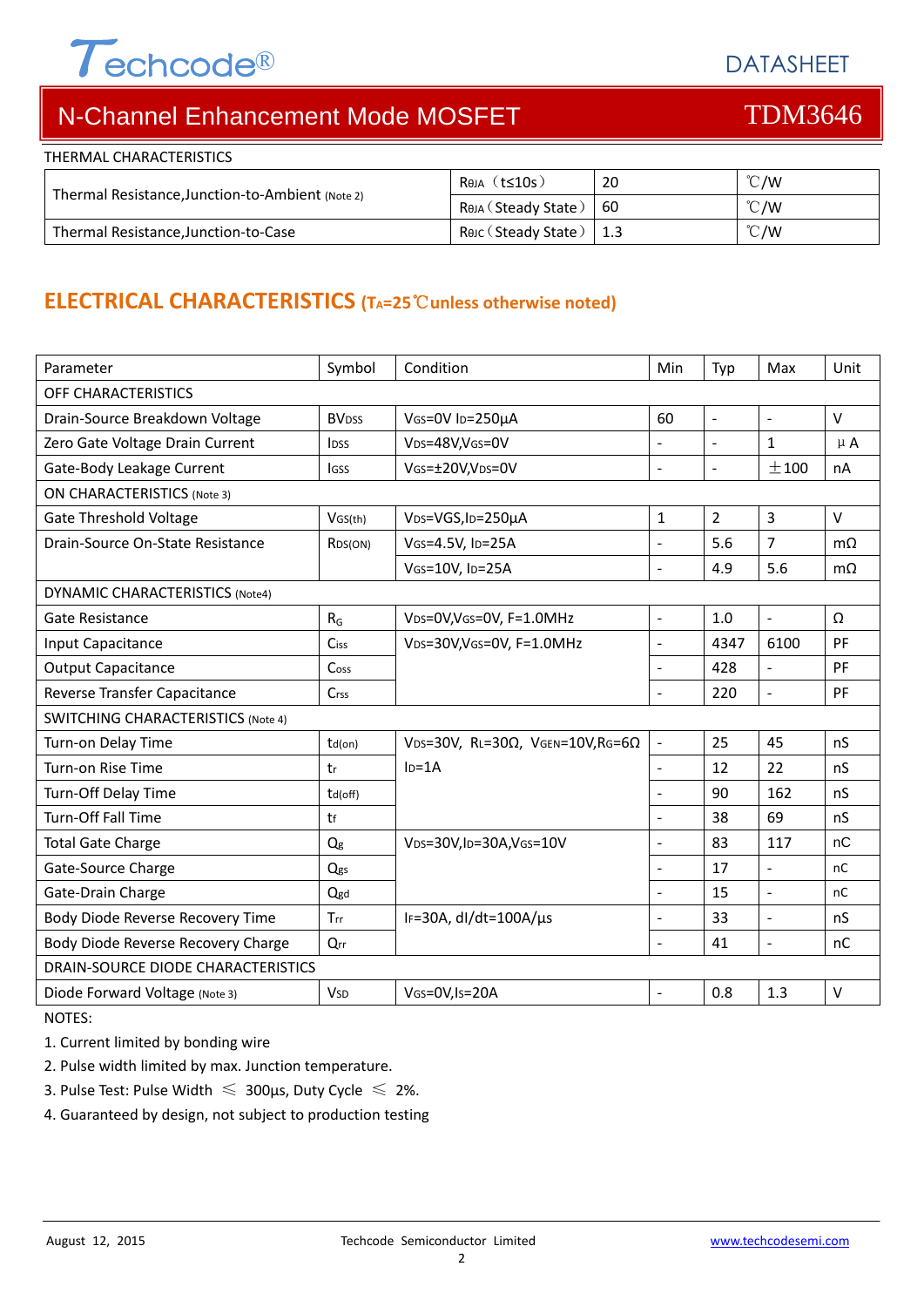

# N-Channel Enhancement Mode MOSFET THE TDM3646

### **Typical Operating Characteristics**

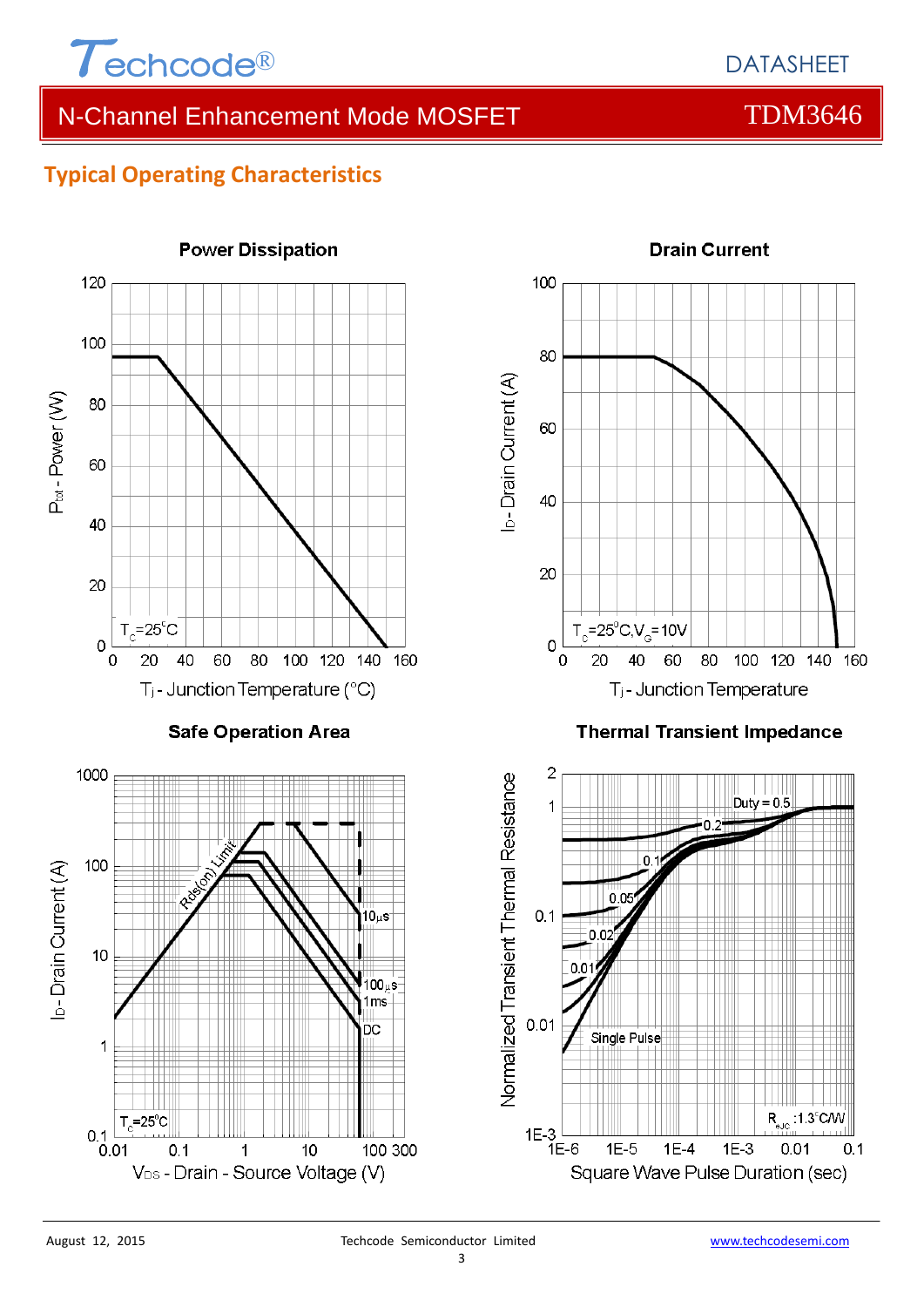

# N-Channel Enhancement Mode MOSFET THE TDM3646

### **Typical Operating Characteristics(Cont.)**



### **Output Characteristics**



### **Gate Threshold Voltage**

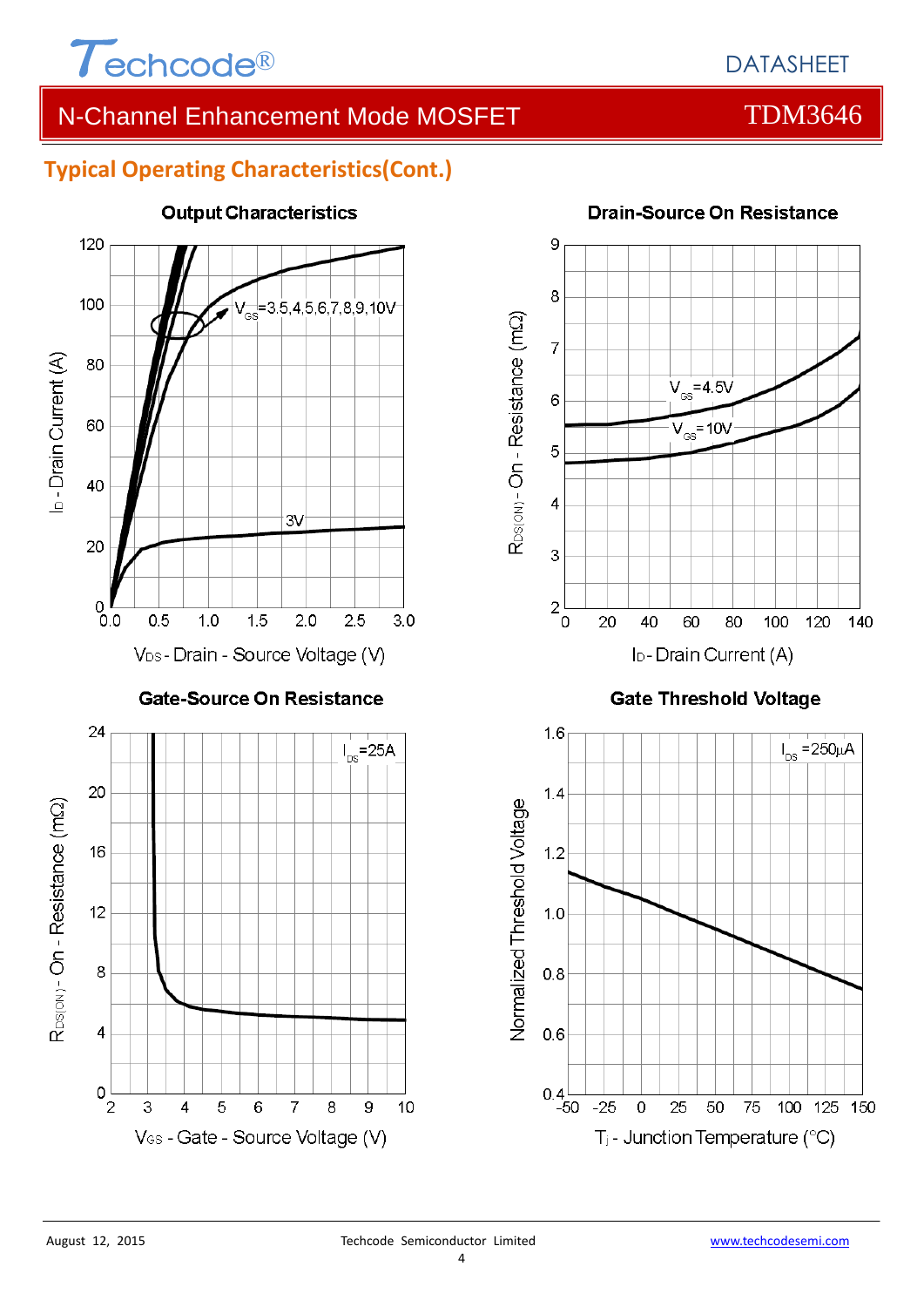

# N-Channel Enhancement Mode MOSFET THE TDM3646

### **Typical Operating Characteristics (Cont.)**



Coss

V<sub>DS</sub> - Drain-Source Voltage (V)

 $24$ 

32

16

#### **Drain-Source On Resistance**



#### **Source-Drain Diode Forward**

**Gate Charge** 



V<sub>cs</sub>-Gate-source Voltage (V)

1000

 $\mathbf 0$ 

0

Crss

8

40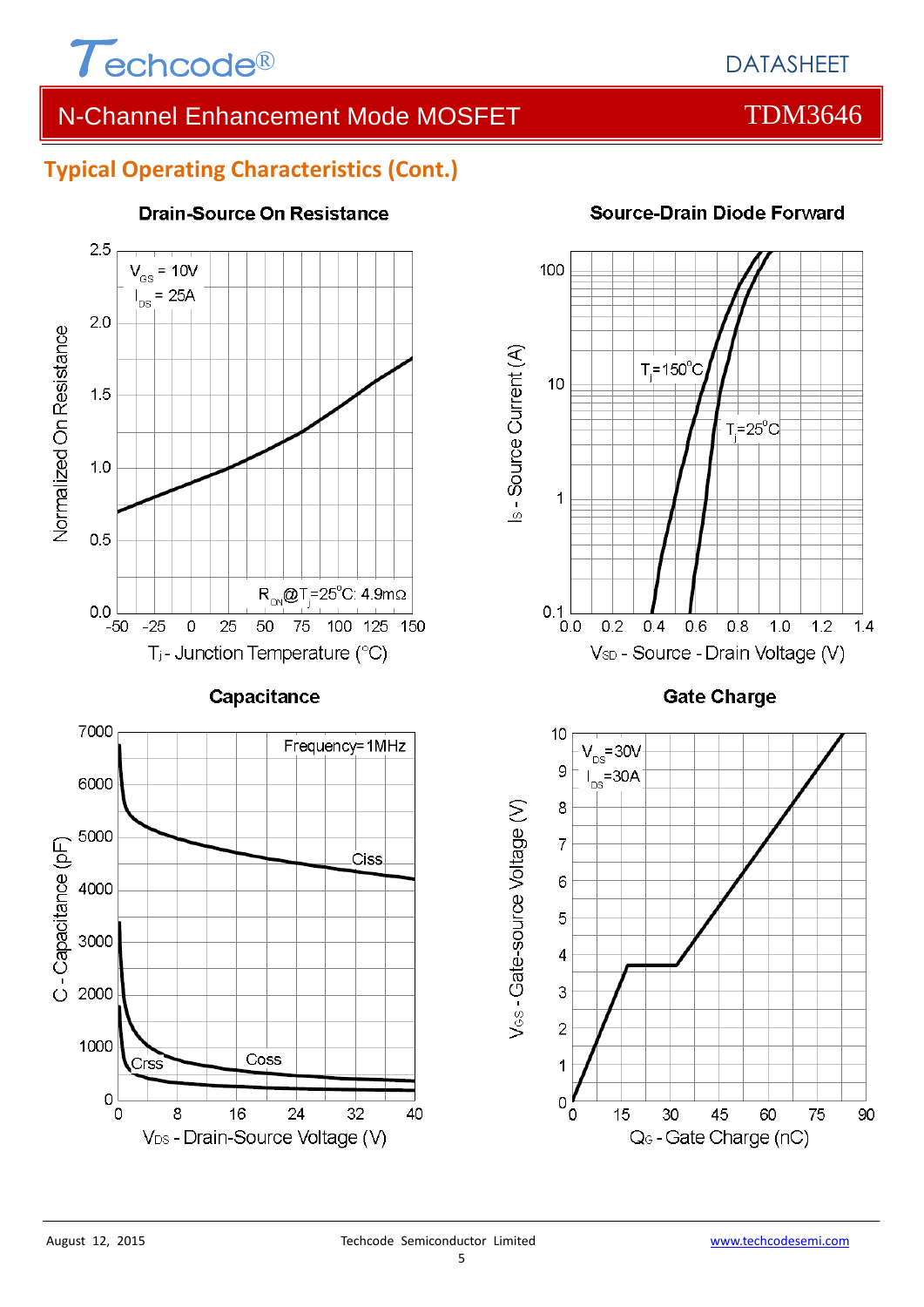

**Package Information**

DFN5\*6-8 Package

# N-Channel Enhancement Mode MOSFET THE TDM3646

**DFN5x6-8** гоড⊆≺и **MILLIMETERS INCHES** MIN. MAX. MIN. MAX.  $\overline{A}$  $1.20$ 0.90 0.035  $0.047$ B  $0.3$ 0.51 0.012  $0.020$  $\mathbf{c}$  $0.19$  $0.25$ 0.007 0.010  $\overline{\mathsf{D}}$  $0.189$  $0.209$ 4.80 5.30 0.173 0.157 D<sub>1</sub> 4.00 4.40 E 6.20 0.232 0.244 5.90 0.217 0.228  $E<sub>1</sub>$ 5.50 5.80 e 1.27 BSC 0.050 BSC F 0.002 0.05 0.30 0.012  $0.014$ 0.030 0.75  $F<sub>1</sub>$ 0.35 G 0.30 0.002 0.012 0.05 0.014 G1 0.35 0.75 0.030  $0.131$ 0.154  $H$  $3.34$  $3.9$ 0.03  $\overline{a}$ K 0.762  $\bar{\phantom{a}}$ 

Note: 1. Dimension D, D1, D2 and E1 do not include mold flash or protrusions. Mold flash or protrusions shall not exceed 10 mil.



面 Ш







# **DATASHEET**